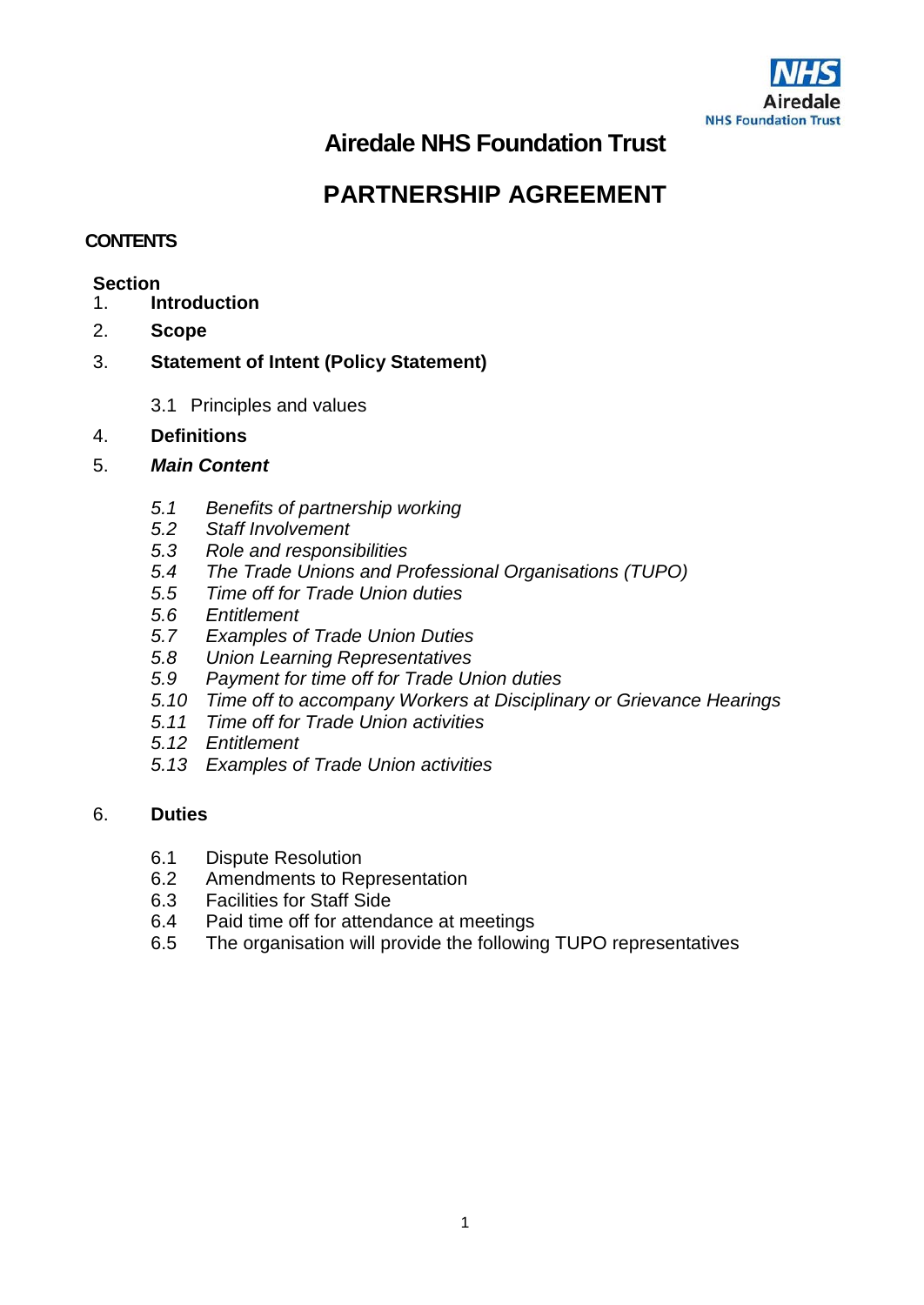#### **Airedale NHS Foundation Trust PARTNERSHIP AGREEMENT**

#### **1. INTRODUCTION**

This partnership agreement is between Airedale NHS Foundation Trust and the Trade Unions and Professional Organisations (TUPO) representing staff within the Trust.

The Trust will engage with and consult with its employees as appropriate, but recognises that TUPO remain the sole forum for discussion, consultation and negotiation of employment contracts and policies and around employment matters. The Trust encourages all staff to join a TUPO to enable them to put forward their views.

Partnership within the terms of this agreement means the involvement of staff through their trade union/professional organisation representatives in decision making with access to information which gives a real opportunity to be involved and be a party to decisions (including, where appropriate, identifying the problems to be addressed).

Airedale NHS Foundation Trust recognises the benefits of open, transparent consultation and negotiation involving staff through their trade unions/professional organisations. The Trust encourages all staff to join one of the TUPO and become actively involved through them in partnership working.

The partnership agreement recognises the inter-dependency of both parties and will be carried out in genuine partnership and equality, in order to gain mutual benefits and the development of a supportive atmosphere for staff.

# **2. SCOPE**

This agreement is made between Airedale NHS Foundation Trust and all Trade Unions/Professional Organisations who are recognised by the NHS.

# **3. STATEMENT OF INTENT (POLICY STATEMENT)**

#### **3.1 Principles and values**

Airedale NHS Foundation Trust is committed to the systematic and routine involvement of the TUPO representatives at all levels in shaping the service and being part of the decision making that affects the working lives of staff and the delivery of health and social care. To deliver successful partnership working it is important to develop good formal and informal working relationships that build trust and share responsibility where appropriate, whilst respecting differences.

The principles are intended to guide partnership behaviour, attitude and approach at all levels in Airedale NHS Foundation Trust. Through this agreement all parties are committed to adopting the following principles:

- Striving jointly to continuously improve the working environment and services we provide to the population.
- Trust and respect for each other's roles and responsibilities.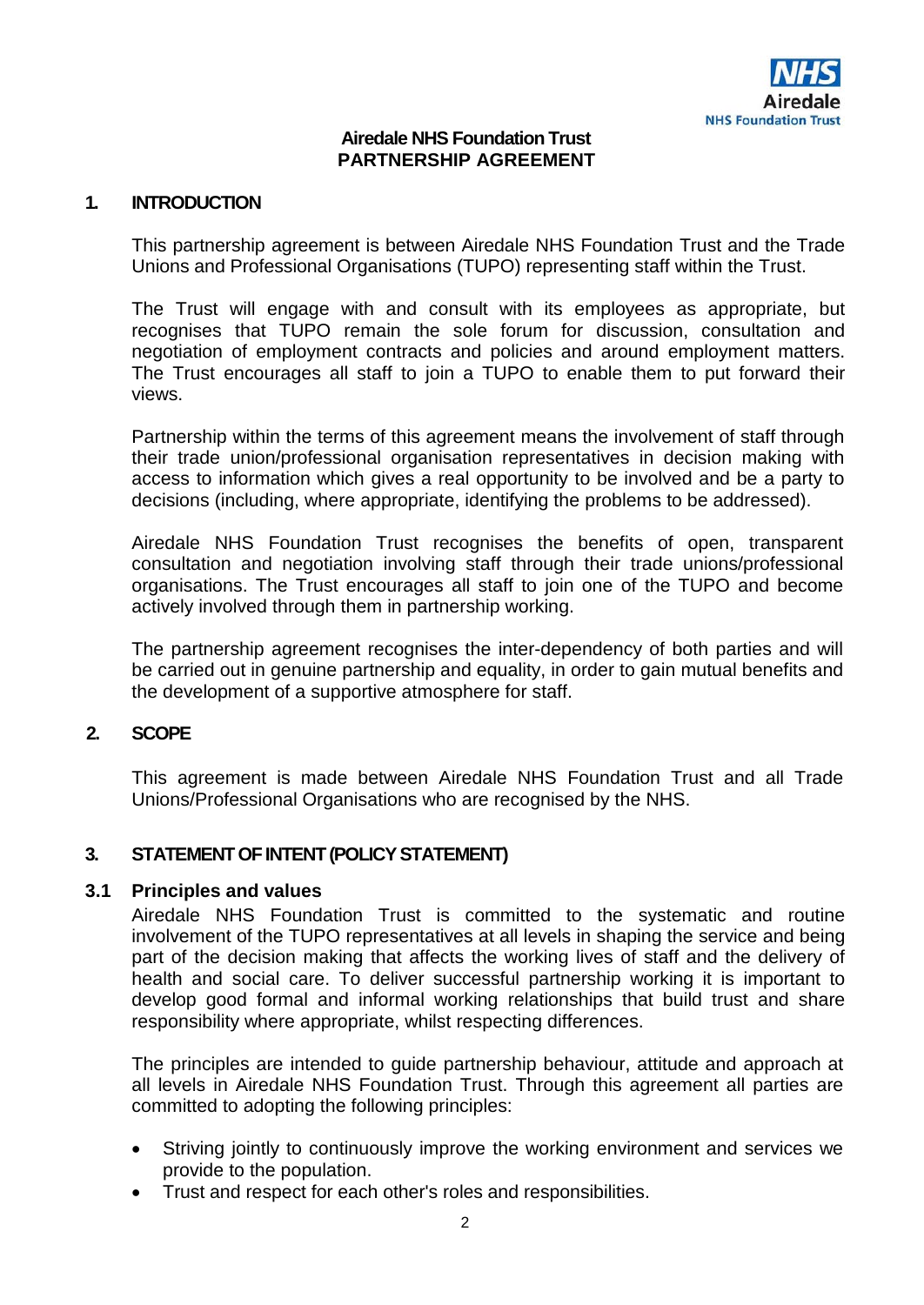

- Commitment to the resolution of issues as near to the source as possible with openness, honesty and transparency in communication and decision making.
- Top level commitment, a positive and constructive approach and commitment to work with and learn from each other.
- Discussion of emerging issues at the earliest opportunity, maintaining dialogue on policy and priorities with a commitment to ensuring agreed high quality outcomes.
- The maintenance of confidentiality where appropriate making the best use of available resources.
- Ensuring a 'no surprise' culture that values the diversity of staff and the value diversity can give to the service we provide.

# **4. DEFINITIONS**

Airedale NHS Foundation Trust = The Trust

The Trade Unions and Professional Organisations = TUPO

# **5. MAIN CONTENT**

# **5.1 Benefits of partnership working**

Effective partnership working has the potential to produce some important benefits for all parties which include:

- Delivering improved services to patients/service users
- Improved mutual understanding
- An opportunity for partners to contribute to the development and implementation of local policy on health and social care
- More effective implementation of policy
- Ensuring a high standard of employment practice within Airedale NHS Foundation **Trust**
- The provision of a transparent structure for TUPO and the Trust

# **5.2 Staff involvement**

Airedale NHS Foundation Trust aims to maximise staff involvement by:

- Developing and implementing an effective two way communication process across the organisation.
- Developing a culture whereby managers involve TUPO and staff at all times in decision making so that staff feel confident that their contribution counts and is valued.
- Developing and implementing a strategy ensuring that managers at all levels involve relevant TUPO and staff in day to day service decision making.
- Working in partnership to manage change more effectively and achieve long term goals.

Individuals will not be discriminated against in the course of their employment for taking part either as a representative or becoming a member of any Trade Union or Professional Organisation.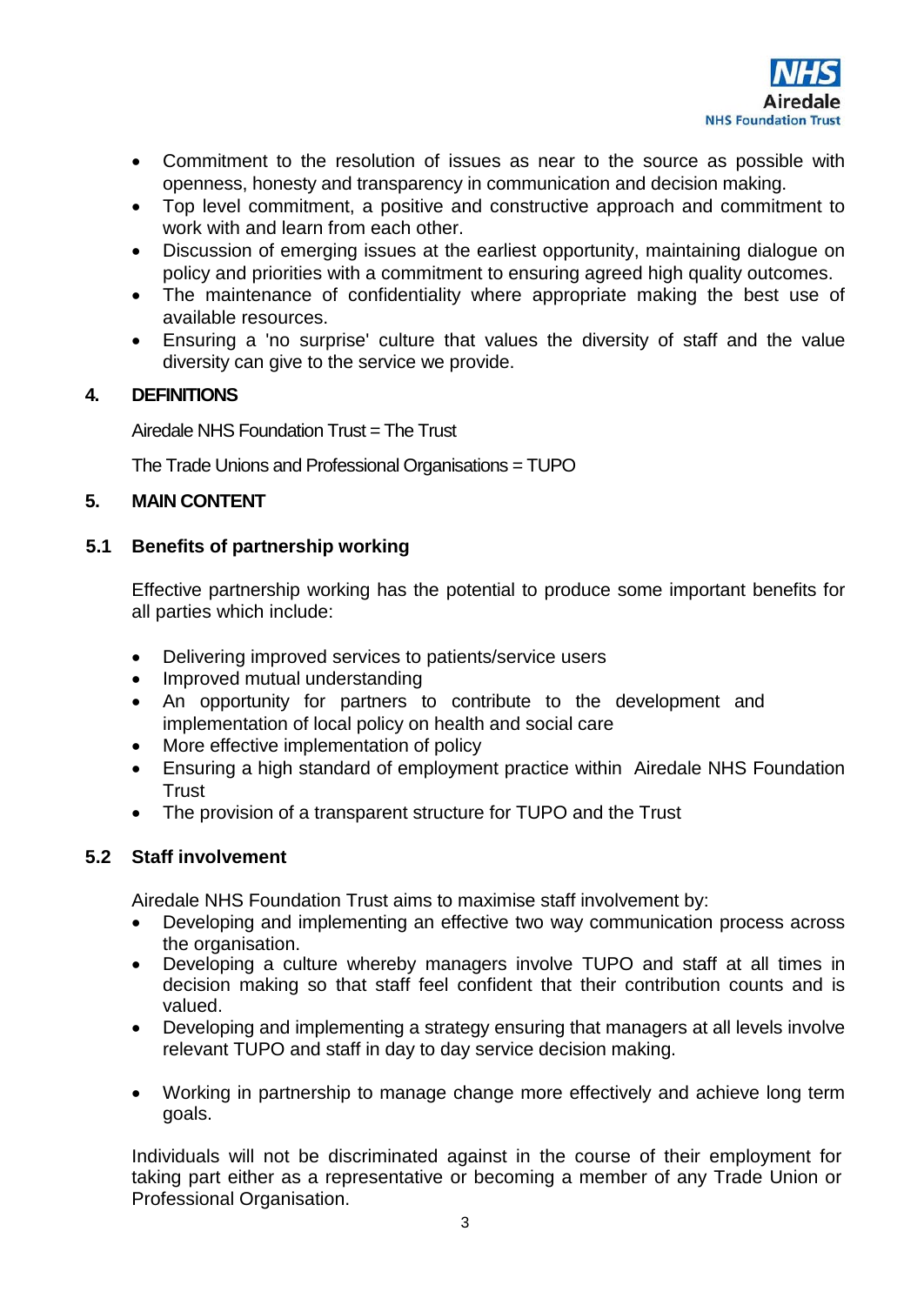

In return for time, effort and resources invested the following benefits will accrue to the organisation:

- An opportunity for all parties to learn about Airedale NHS Foundation Trust whereby they can contribute to the vision, values and aims of the organisation.
- To receive feedback from staff, on what they currently value and what they would like to change in order to provide a more efficient and effective service
- A comprehensive understanding of how services/policies/systems affect staff in delivering quality user/patient care and experience.
- Engaging staff in developments to ensure that crucial issues are not missed in the planning and delivery of service.
- Motivated staff who value their involvement in service planning.
- Effective change programmes whereby staff feel through their continuous involvement that they are party to the decision making process.
- Improved retention rates.
- Greater productivity.
- Improved team working.

#### **5.3 Roles and responsibilities**

The practice of managers and TUPO reps will be governed by the duties and responsibilities outlined below.

Airedale NHS Foundation Trust Staff involvement requires managers to be committed to an open and participative working style by being honest, open and fair in their relationships with staff. Managers will demonstrate this through their own behaviour and the behaviour they expect from their staff.

Airedale NHS Foundation Trust will ensure that:

- All levels of management are familiar with agreements and arrangements relating to partnership working/staff involvement including this Partnership Agreement and facilities agreement.
- Staff will be encouraged and supported to contribute to changes and review of systems of work*.*
- TUPO representatives will have access to all collective bargaining information under relevant legislation e.g. TULRA, to enable them to contribute fully.
- Staff involvement will take place throughout the Trust, irrespective of boundaries of professions, service, and functional structure.
- The systems and process for staff involved at both Corporate and functional levels will be supportive of, and supplementary to, the consultation procedures in place.
- Staff have the opportunity to express their opinions and be actively involved in issues affecting them.
- Managers will ensure that TUPO reps and staff are treated fairly and ensure that their careers are not prejudiced by their involvement.

# **5.4 The Trade Unions and Professional Organisations (TUPO)**

Representatives should be committed to an open and participative working style and will demonstrate this through their own behaviours and the behaviour they expect from their colleagues.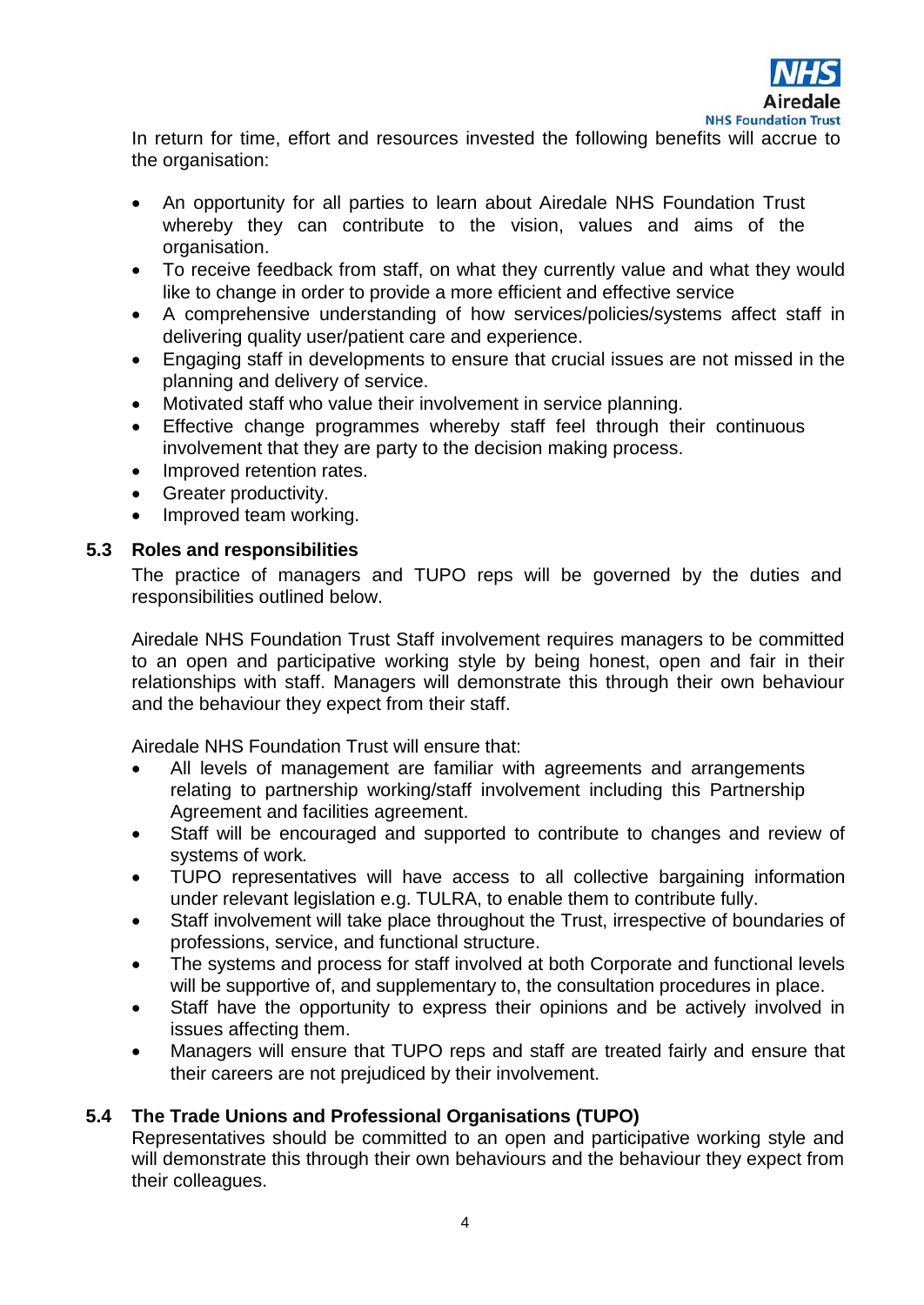

The following extract is around promoting employment relations and workforce excellence in accordance with Agenda for change.

# **5.5 Time off for Trade Union duties**

Union representatives undertake a variety of roles in collective bargaining and in working with management, communicating with union members, liaising with their trade union and in handling individual disciplinary and grievance matters on behalf of employees. There are positive benefits for employers, employees and for union members in encouraging the efficient performance of union representatives' work, for example, in aiding the resolution of problems and conflicts at work. The role can be both demanding and complex. In order to perform effectively union representatives need to have reasonable paid time off from their normal job in appropriate circumstances.

# **5.6 Entitlement**

Employees who are union representatives of an independent trade union recognised by the Trust are to be permitted reasonable time off during working hours to carry out certain trade union duties.

Union representatives are entitled to time off where the duties are concerned with:

- Negotiations with the employer about matters which fall within section 178(2) of the Trade Union and Labour Relations (Consolidation) Act 1992 (TULR©A) and for which the union is recognised for the purposes of collective bargaining by the employer.
- any other functions on behalf of employees of the employer which are related to matters falling within section 178(2) T©(C)A and which the employer has agreed the union may perform.
- the receipt of information from the employer and consultation by the employer under section 18©ULR(C)A, related to redundancy or under the Transfer of Undertakings (Protection of Employment) Regulations 2006 that applies to employees of the employer.
- negotiations with a view to entering into an agreement under Regulation 9 of the Transfer of Undertakings (Protection of Employment) Regulations 2006 that applies to employees of the employer; or
- the performance on behalf of employees of the employer of functions related to or connected with the making of an agreement under Regulation 9 of the Transfer of Undertakings (Protection or Employment) Regulations 2006.

Matters falling within section 178(2) TULR(C) A are listed in the sub headings of paragraph 5.7.

The Safety Representatives and Safety Committees Regulations 1977 Regulation 4(2)(a) requires that employers allow union health and safety representatives paid time, as is necessary, during working hours, to perform their functions.

Further advice on time off provisions for health and safety representatives is provided by the Health and Safety Executive in their approved Code and guidance 'Consulting workers on health and safety'. This is not covered in this ACAS Code.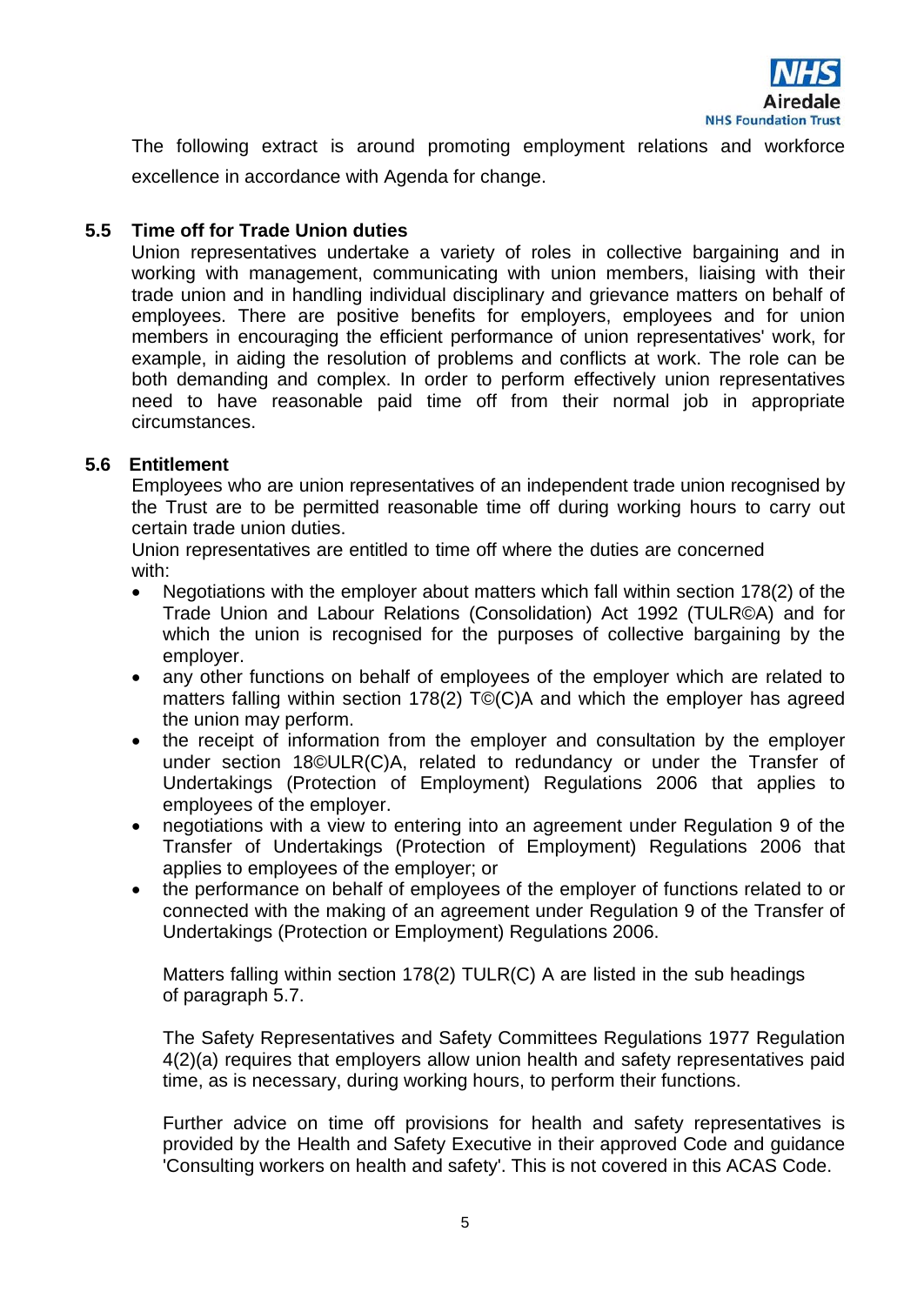

An independent trade union is recognised by an employer when it is recognised to any extent for the purposes of collective bargaining. Where a trade union is not so recognised by an employer, employees have no statutory right to time off to undertake any duties except that of accompanying a worker at a disciplinary or grievance hearing (5.10).

# **5.7 Examples of trade union duties**

Subject to the recognition or other agreement, trade union representatives should be allowed to take reasonable time off for duties concerned with negotiations or, where the Trust has agreed, for duties concerned with other functions related to or connected with the subjects of collective bargaining.

The subjects connected with collective bargaining may include one or more of the following:

- (a) **Terms and conditions of employment, or the physical conditions in which workers are required to work**. Examples could include:
	- pay
	- hours of work
	- holidays and holiday pay
	- sick pay arrangements
	- pensions
	- learning and training
	- equality and diversity
	- notice periods
	- the working environment
	- operation of digital equipment and other machinery.
- (b) **Engagement or non engagement, or termination or suspension of employment or the duties of employment, of one or more workers.** Examples could include:
	- recruitment and selection policies
	- human resource planning
	- redundancy and dismissal arrangements.
- (c) **Allocation of work or the duties of employment as between workers or groups of workers.** Examples could include:
	- job grading
	- job evaluation
	- job descriptions
	- flexible working practices
	- Work-life balance.
- (d) **Matters of discipline.** Examples could include:
	- disciplinary procedures
	- arrangements for representing or accompanying employees at internal interviews.
	- arrangements for appearing on behalf of trade union members, or as witnesses, before agreed outside appeal bodies or employment tribunals.
- (e) **Trade union membership or non membership.** Examples could include:
	- Representational arrangements
	- Any union involvement in the induction of new workers.
- (f) **Facilities for trade union representatives.** Examples could include any agreed arrangements for the provision of:
	- accommodation
	- equipment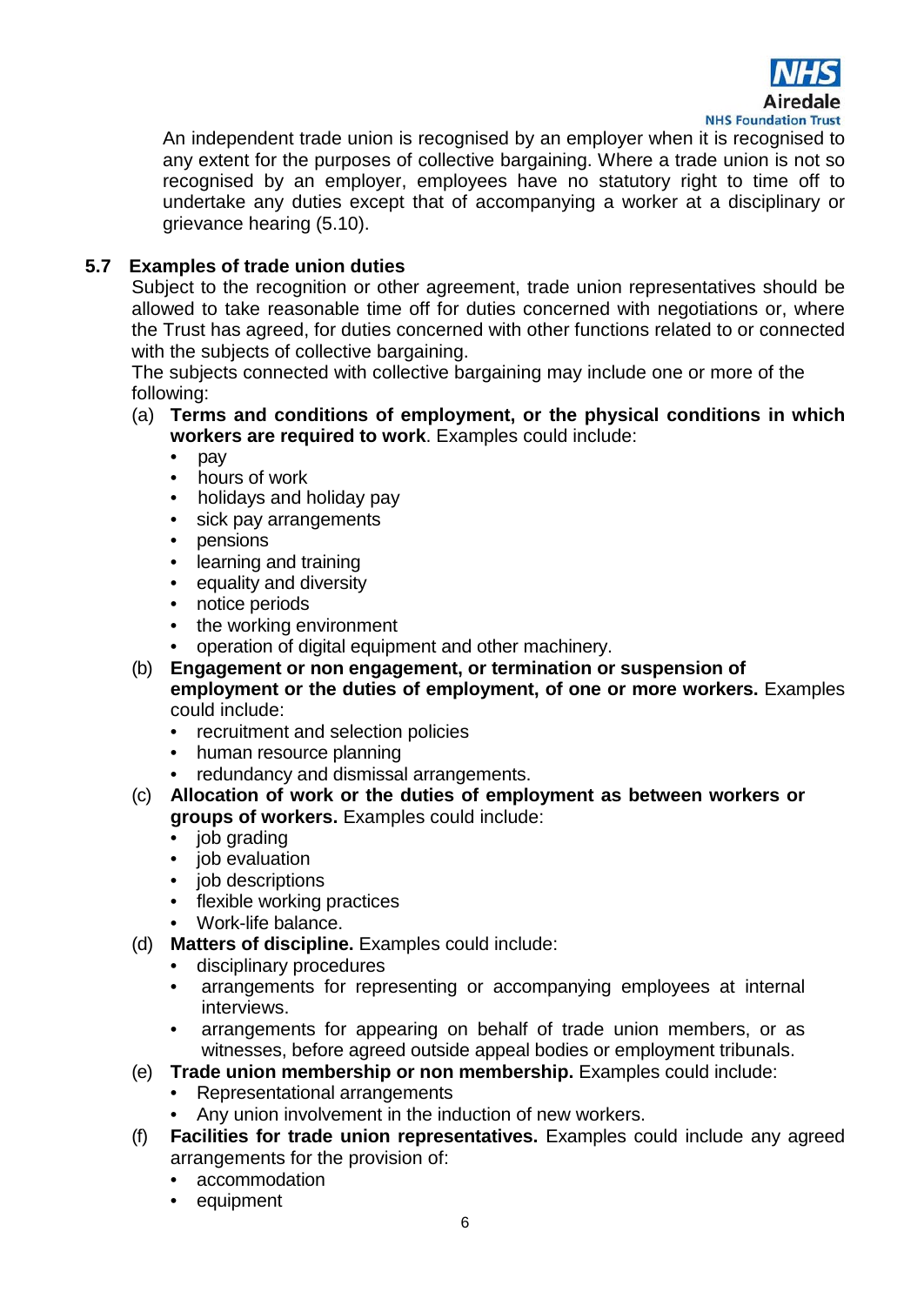

- names and departments of new workers within the organisation to the TUPOs.
- (g) **Machinery for negotiation or consultation and other procedures.**  Examples could include arrangements for:
	- Collective bargaining at the employer and/or multi-employer level
	- Grievance procedures
	- Joint consultation
	- Communicating with members
		- Communicating with other union representatives and union full-time officers concerned with collective bargaining with the employer.

The duties of a representative of a recognised trade union

Reasonable time off may be sought, for example, to:

- Prepare for negotiations, including attending relevant meetings
- Inform members of progress and outcomes
	- Prepare for meetings with the employer about matters for which the trade union has only representational rights.

Trade union duties will also be related to the receipt of information and consultation related to the handling of collective redundancies where the Trust is proposing to dismiss as redundant 20 or more employees at one establishment within a period of 90 days, and where the Transfer of Undertakings (Protection of Employees) Regulations apply but also including the negotiations with a view to entering an agreement under regulation 9 of the Regulations (variation of contract in insolvency).

# **5.8 Union Learning Representatives**

Employees who are members of an independent trade union recognised by the Trust can take reasonable time off to undertake the duties of a Union Learning Representative, provided that the union has given the Trust notice in writing that the employee is a learning representative of the trade union and the training condition is met (see paras 28 - 33 for further information on the training condition). The functions for which time off as a Union Learning Representative is allowed are:

- Analysing learning or training needs
- Providing information and advice about learning or training matters
- Arranging learning or training
- Promoting the value of learning or training
- Consulting the employer about carrying on any such activities
- Preparation to carry out any of the above activities
- Undergoing relevant training.

In practice, the roles and responsibilities of Union Learning Representatives will often vary by union and by workplace but must include one or more of these functions. In some cases it may be helpful if Union Learning Representatives attend meetings concerned with agreeing and promoting learning agreements. The Trust may also see it in their interest to grant paid time off for these representatives to attend meetings with external partners concerned with the development and provision of workforce training.

Recognition needs to be given to the varying roles of Union Learning Representatives where the post holder also undertakes additional duties as a union representative.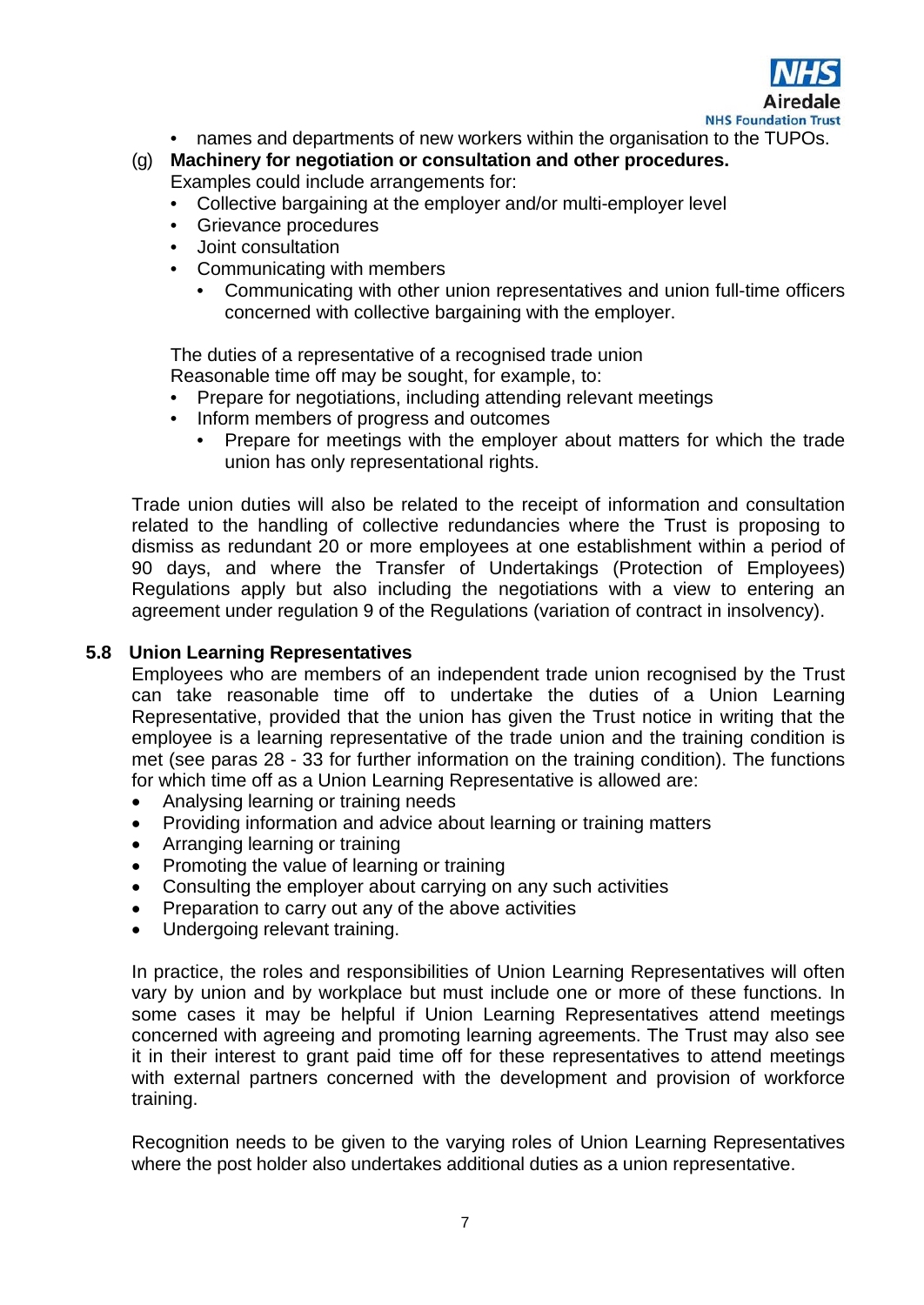

The Trust has in place well established training and development programmes for its employees. Union Learning Representatives should liaise with the Trust's Training and Development Department to ensure that their respective training activities complement one another and that the scope for duplication is minimised.

# **5.9 Payment for time off for trade union duties**

An employer who permits union representatives time off for trade union duties must pay them for the time off taken. The employer must pay either the amount that the union representative would have earned had they worked during the time off taken or, where earnings vary with the work done, an amount calculated by reference to the average hourly earnings for the work they are employed to do.

The calculation of pay for the time taken for trade union duties should be undertaken with due regard to the type of payment system applying to the union representative including, as appropriate, shift premier, performance related pay, bonuses and commission earnings. Where pay is linked to the achievement of performance targets it may be necessary to adjust such targets to take account of the reduced time the representative has to achieve the desired performance.

There is no statutory requirement to pay for time off where the duty is carried out at a time when the union representative would not otherwise have been at work unless the union representative works flexible hours, such as night shift, but needs to perform representative duties during normal hours.

Staff who work part time will be entitled to be paid if staff who work full time would be entitled to be paid. In all cases the amount of time off must be reasonable and flexible.

# **5.10 Time off to accompany Workers at disciplinary or Grievance Hearings**

Trade union representatives are statutorily entitled to take a reasonable amount of paid time off to accompany a worker at a disciplinary or grievance hearing so long as they have been certified by their union as being capable of acting as a worker's companion

# **5.11 Time off for trade union activities**

To operate effectively and democratically, trade unions need the active participation of members. It can also be very much in the Trust's interests that such participation is assured and help is given to promote effective communication between union representatives and members in the workplace.

# **5.12 Entitlement**

An employee who is a member of an independent trade union recognised by the Trust in respect of that description of employee is to be permitted reasonable time off during working hours to take part in any trade union activity. An employee who is a member of an independent and recognised trade union is also permitted to take reasonable time off during working hours for the purposes of accessing the services of a Union Learning Representative (provided those services are services for which the Union Learning Representative is entitled to time off).

# **5.13 Examples of trade union activities**

The activities of a trade union member can be, for example:

attending workplace meetings to discuss and vote on the outcome of negotiations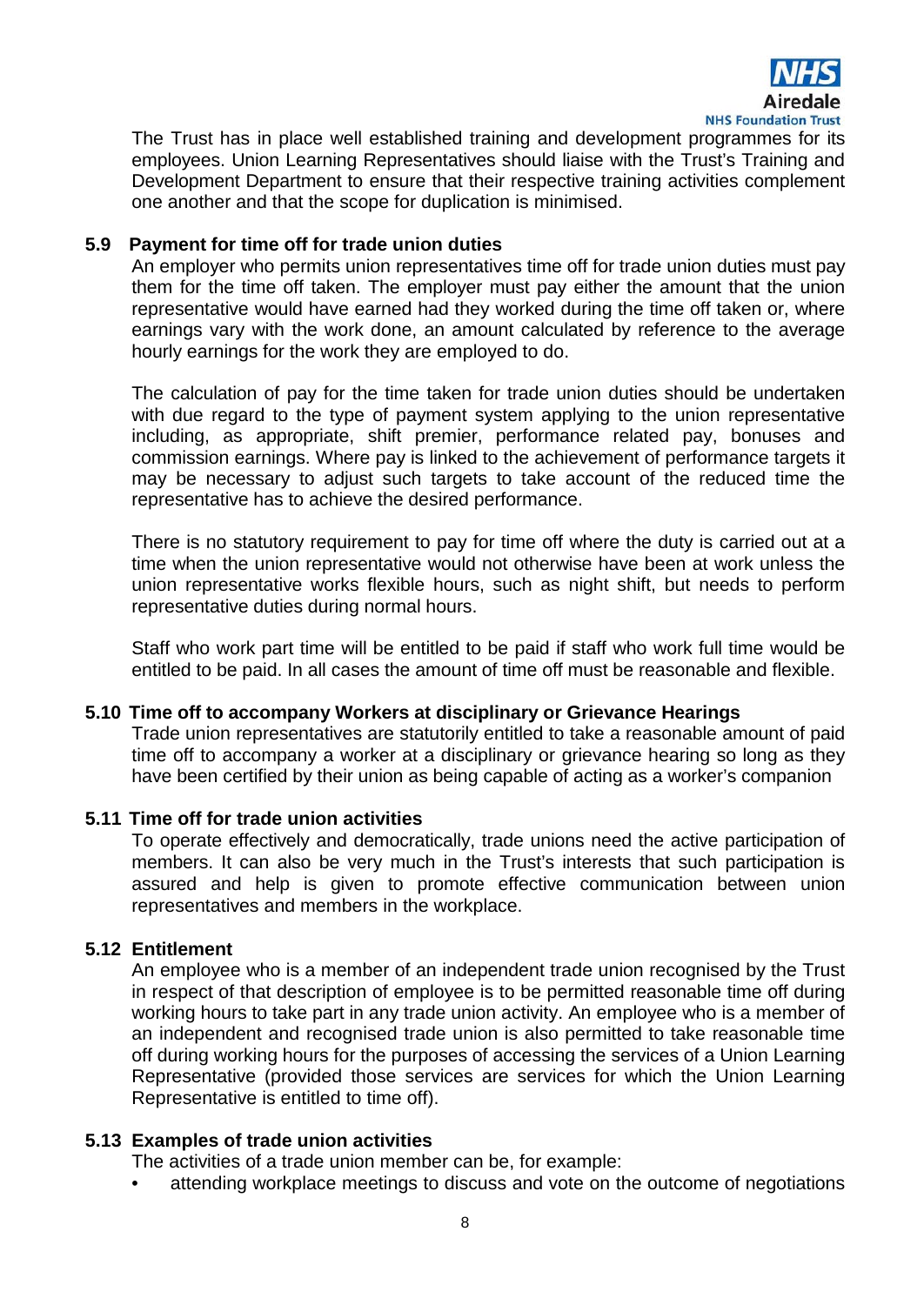

with the Trust. Where relevant, and with the Trusts agreement, this can include attending such workplace meetings at the Trust's neighbouring locations

- meeting full time officers to discuss issues relevant to the workplace
- voting in union elections
- having access to services provided by a Union Learning Representative.

Where the member is acting as a representative of a recognised union, activity can be, for example, taking part in:

- Branch, area or regional meetings of the union where the business of the union is under discussion.
- Meetings of official policy making bodies such as the Executive Committee or Annual Conference.
- Meetings with full time officers to discuss issues relevant to the workplace.

There is no right to time off for trade union activities which themselves consist of industrial action.

Payment for time off for trade union activities.

Paragraphs 18 and 19 set out the statutory entitlement to payment for time off to undertake trade union duties.

There is no statutory requirement that union members or representatives be paid for time off taken on trade union activities. Nevertheless the Trust may consider payment in certain circumstances, for example to ensure that workplace meetings are fully representative or to ensure that employees have access to services provided by Union Learning Representatives.

# **6. DUTIES**

**The Airedale NHS Foundation Trust Partnership Group (APG)** will be the formal structure for joint consultation.

The purpose of the APG is for management and staff representatives to reach agreement and decisions on issues of mutual concern.

APG will:

- provide arrangements that enable management to consult with staff representatives on current matters of interest and possible future developments. Staff side representatives will bring a collective view to the meetings.
- support and ratify the outcomes of consultations and negotiations relating to formal employment relations issues and staff terms and conditions with reference to Agenda for Change.
- discuss strategic planning decisions, HR policies and to enable staff to take a wider interest in and greater responsibility for the conditions under which their work is performed; maximum assistance in promoting the welfare of the patients and efficient management within the Trust; and to make suggestions for the improvement of the general arrangements for the comfort of the staff, including recreational and catering facilities.

The APG will endeavour to reach decisions through agreement.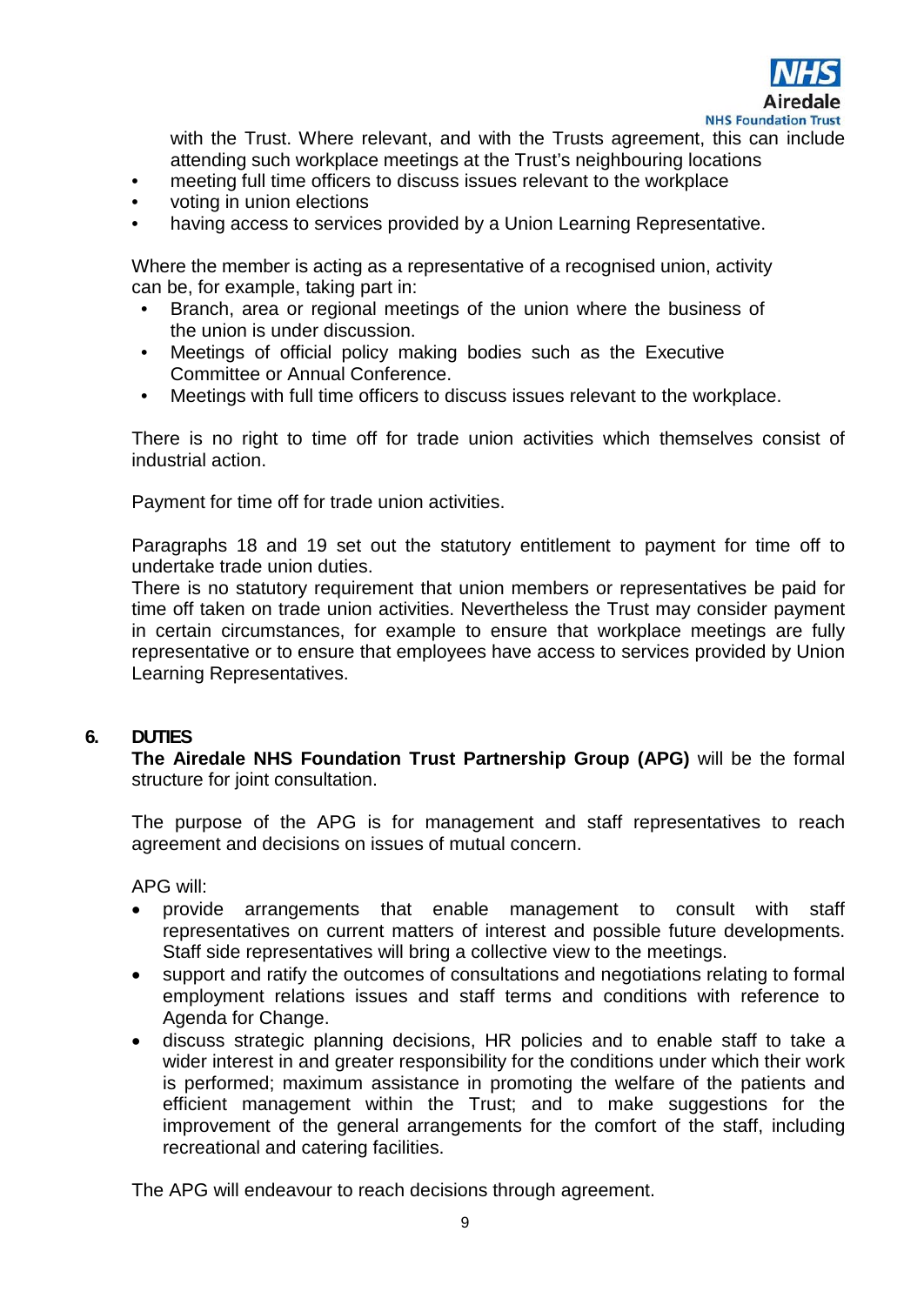

The APG will delegate responsibility for consultations/negotiations on issues, HR policies and terms and conditions to local consultation/negotiation groups. These groups will include members of APG, staff side representatives nominated by Staff Side members of APG for their interest and knowledge and where appropriate full time trade union officials.

The terms of the APG agreement may be varied by the APG, both groups agreeing, provided that notice of the terms of the proposed amendment has been circulated to each member 10 days before the meeting, at which it is to be considered and provided that no such amendment shall become effective until it has been accepted by the Airedale NHS Foundation Trust Board of Directors.

#### **6.1 Reporting Responsibilities**

The Chief Executive shall report formally to Executive Directors Group (EDG) on proceedings.

#### **6.2 Membership**

Membership of APG will be:

Management Group:

- Chief Executive
- Executive Director
- Director of HR
- Head of HR

#### Staff Group:

Members, including the Staff Side Lead will be drawn from the Trust's approved Staff Representatives. It is accepted that:

- a) These members need to be adequately representative of Airedale NHS Trust staff and of the staff organisations recognised by the Trust although not every organisation will have a member.
- b) Members will normally be Airedale NHS Foundation Trust employees, although full-time officials may attend in an advisory capacity to support their local members.
- c) The process for agreeing membership changes will be for each group to determine, with the staff side lead subject to acceptance of the membership change by the APG.

If a member of the APG ceases to be a member of the Trust Board or a recognised staff side/trade union representative employed within the Trust, he/she shall cease to be a member of the APG and the vacancy shall be filled by the appropriate management or staff group.

#### **6.3 Co-opted members**

The APG may co-opt for any of its meetings staff side representatives or full time trade union officials for specific agenda items as agreed by the HR Director and Staff Side Lead. A similar right of co-option shall extend to local negotiation or consultation groups.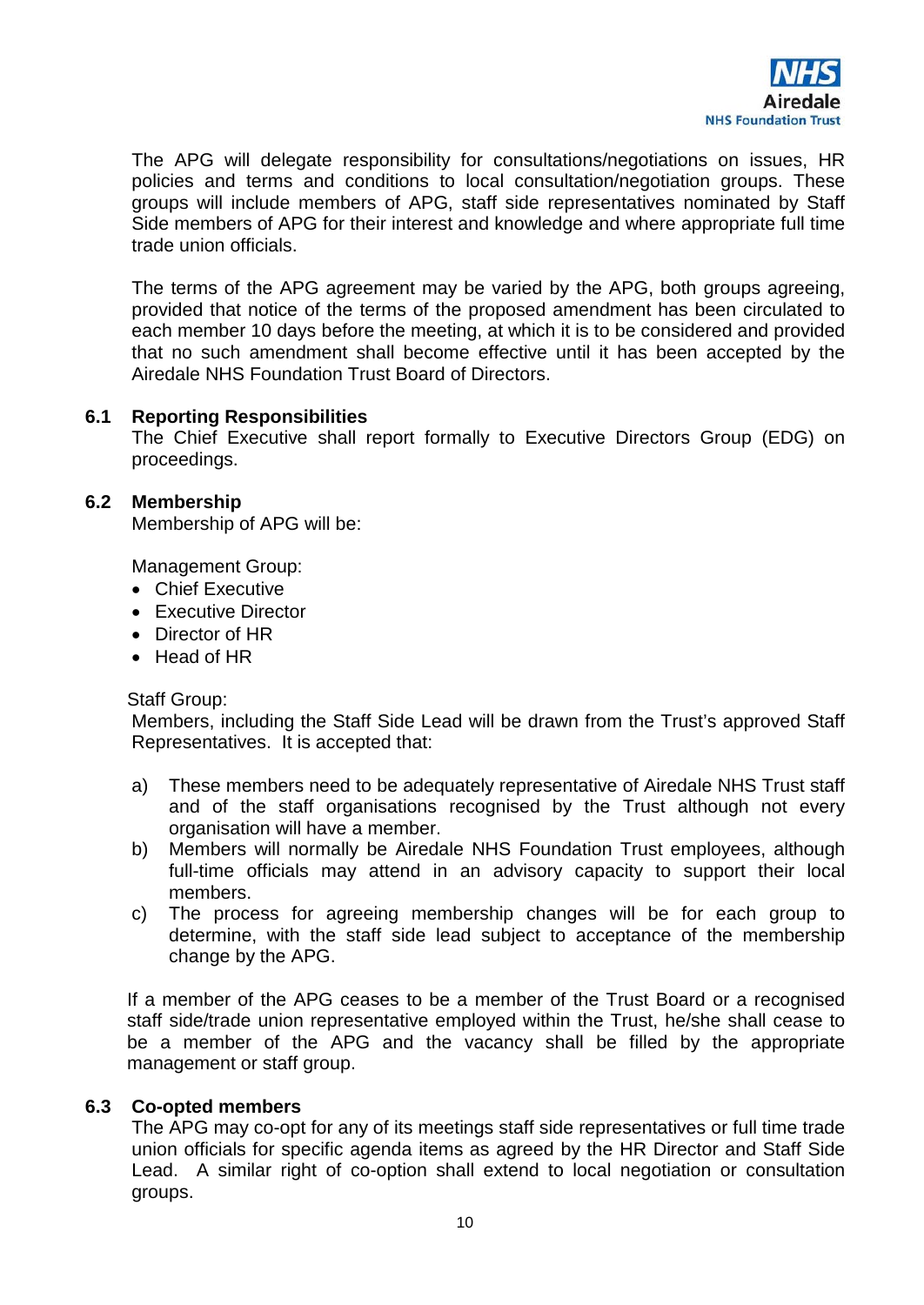

# **6.4 Attendance**

Whilst it is the intention that members attend all meetings, there will be exceptional occasions when it is necessary for a properly briefed substitute to attend. Members of the Management Group may appoint suitable alternates to represent them at a specific meeting. Such alternates shall count as part of the required quorum. The Staff Side Lead shall nominate suitable alternates.

Where a Staff Group member is required to attend a meeting during an off duty day or period, the off duty period will be re-allocated.

Excess travelling expenses will be payable.

The members of the Management Group shall appoint annually a meeting Chair. It shall be the responsibility of the staff side annually to nominate a member for Staff Side Lead and Deputy for the following year.

#### **6.5 Secretary**

Secretariat for the meeting will be provided by management. Preparation of agendas will be undertaken between Head of HR and Staff Side Lead.

#### **6.6 Quorum**

The quorum necessary for the transaction of business shall be two members of the Management Group and three members of the Staff Group from three organisations (excluding co-opted members). A duly convened meeting at which a quorum is present shall be competent to exercise all or any of the authorities, powers and discretions vested in or exercisable by the APG.

# **6.7 Frequency of Meetings**

Meetings shall be held at least four times annually. Additional meetings may be held as agreed by HR Director/Head of HR and Staff Lead.

A Staff Group meeting will be held between each meeting of the APG to discuss issues, and a further Staff Group briefing meeting may be held one hour before the commencement of the APG.

Management/Staff Group may also hold meetings with the wider staff side representatives to consult them about changes to policies that may impact on staff.

Meetings will be held during 'normal' office hours.

#### **6.8 Notice of Meetings**

Items for inclusion on the agenda shall be notified to the Secretary in time for them to issue the agenda and supporting papers.

Unless otherwise agreed, notice of each meeting confirming the venue, time and date together with an agenda of items to be discussed and supporting papers, shall be forwarded to each member, or any other person required to attend, no later than 5 working days before the date of the meeting.